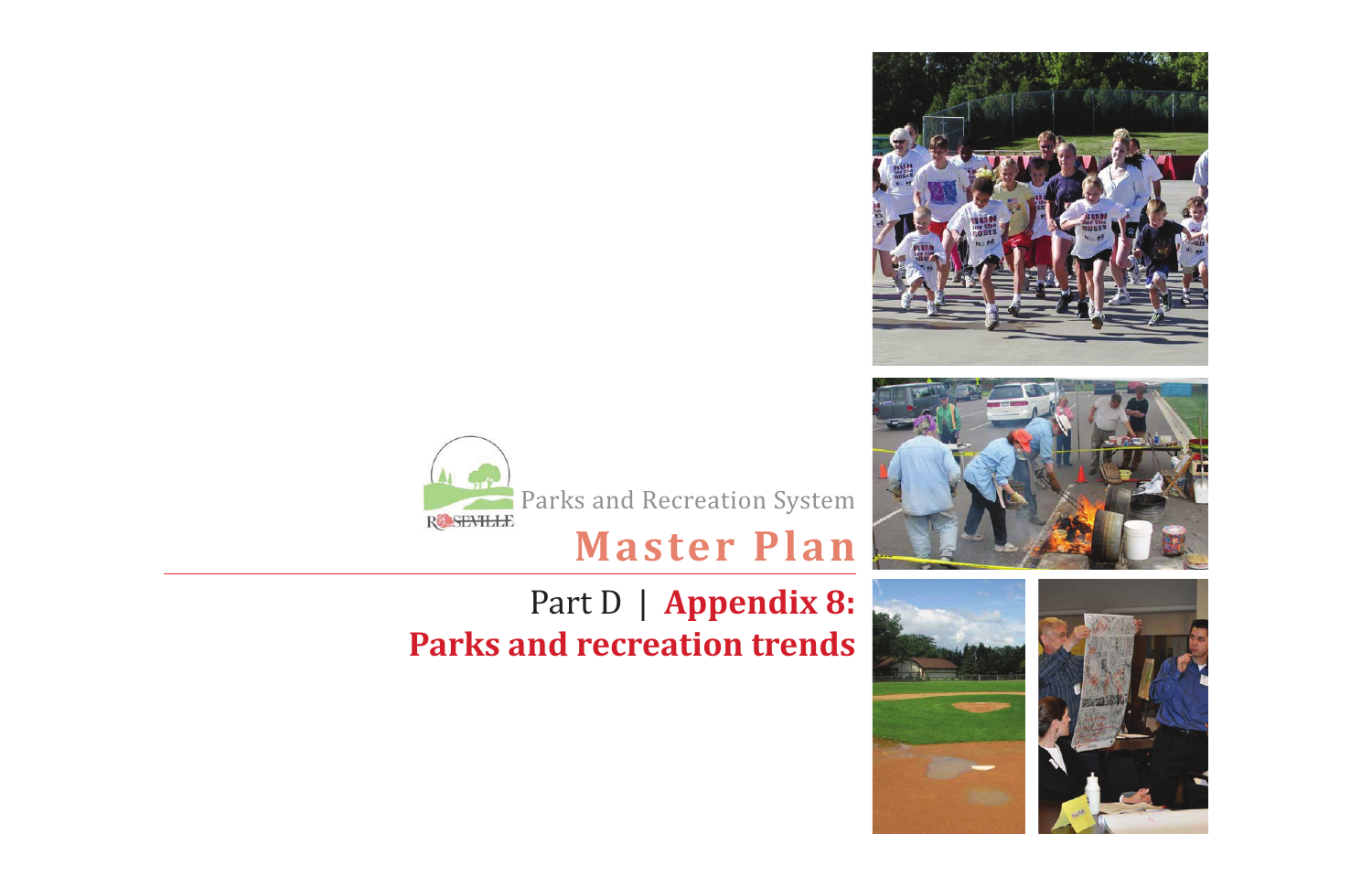*this page le blank*